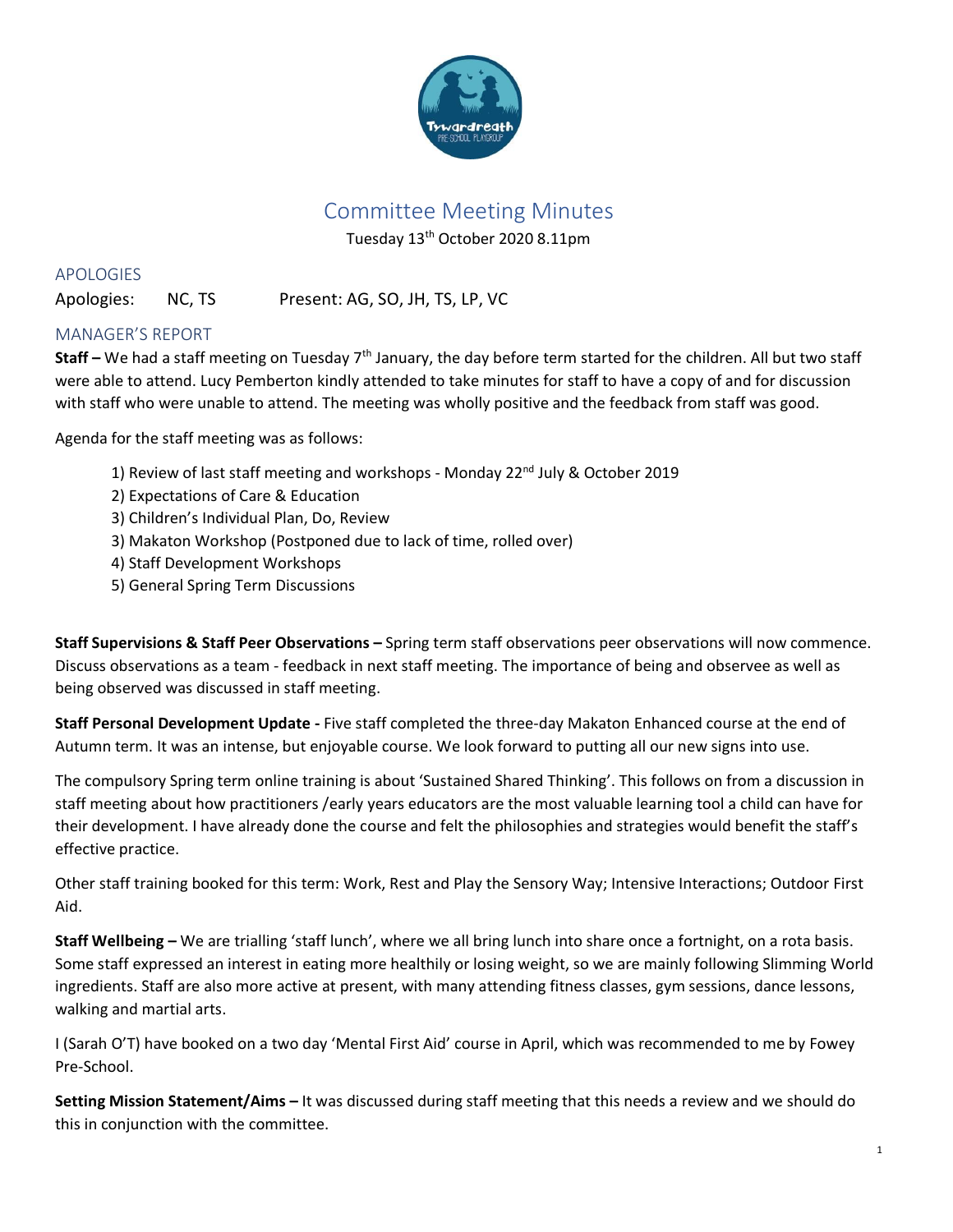

**Quality of Education –** Several parents, two grandparents and two local settings have all spontaneously spoken with me about our planning (learning intentions, implementation and impact) and how impressed they are with it, in the last four weeks. It is valuable feedback when parents/families are grateful for the topics we are exploring and the areas and skills for development that we are able to target in an engaging way. One setting asked about our new 'Parents/Carers/Family Daily Update Board' in the porch, where families can see at a glance what our main intentions are for the week, day, how families can extend the learning area at home, what we have eaten etc. We got the bones of this idea from another local setting we visited. They also complimented the planning they had seen on Facebook, so I was pleased to be able to tell them we got the idea for the communication board from them!

**Themes & Intentions -** Our topic at present is 'Inspiration through stories'. We will then move on to Chinese New Year and British Science Week. Further details about these topics and what are intentions are for learning through the EYFS are in our newsletter.

**Cultural Capital in the Community –** The 22 School Risers all have a weekly morning group where we will take them out into the community for different experiences. Thus will enrich their 'Cultural Capital' , some definitions of this concept are as follows:

Broadening children's horizons and experiences which extend and stretch them and allow them to challenge themselves, benefit them now and in the future.

'Activities, provocations and lines of enquiry are designed to enhance vocabulary, build curiosity and engage children with delight and enthusiasm.' [Greg Bottrill \(2018\).](https://books.google.co.uk/books/about/Can_I_Go_and_Play_Now.html?id=8D43tAEACAAJ&source=kp_book_description&redir_esc=y)

We have been to the train station, pump track, park and Library at Par Track and returned on the bus as our first outing.

We also have the following plans:

Walk down to Tywardreath Marshes, follow the river to the duck pond

Walk to Par Beach, park and bus back

Train to Lostwithiel to the fire station

Bus to Fowey to meet Fowey Pre-School on Readymoney beach

Bus to Fowey to go to the Aquarium and a ferry boat ride to Polruan and return.

If any committee are able to help us on outings (Tuesday, Wednesday and Friday mornings) we would appreciate this.

**Safeguarding and Welfare –** I have completely re-done the Risk Assessments, to make them more measurable and detailed, but accessible. All staff and students have been guided through a copy. Copies available on porch board and inside COSHH cupboard.

**Partnership with Parents –** In additional to the sharing learning and development board in the porch, we now have a new look monthly newsletter, I have made it more colourful, engaging and improved the layout. It looks a bit more professional and hopefully our families like it too.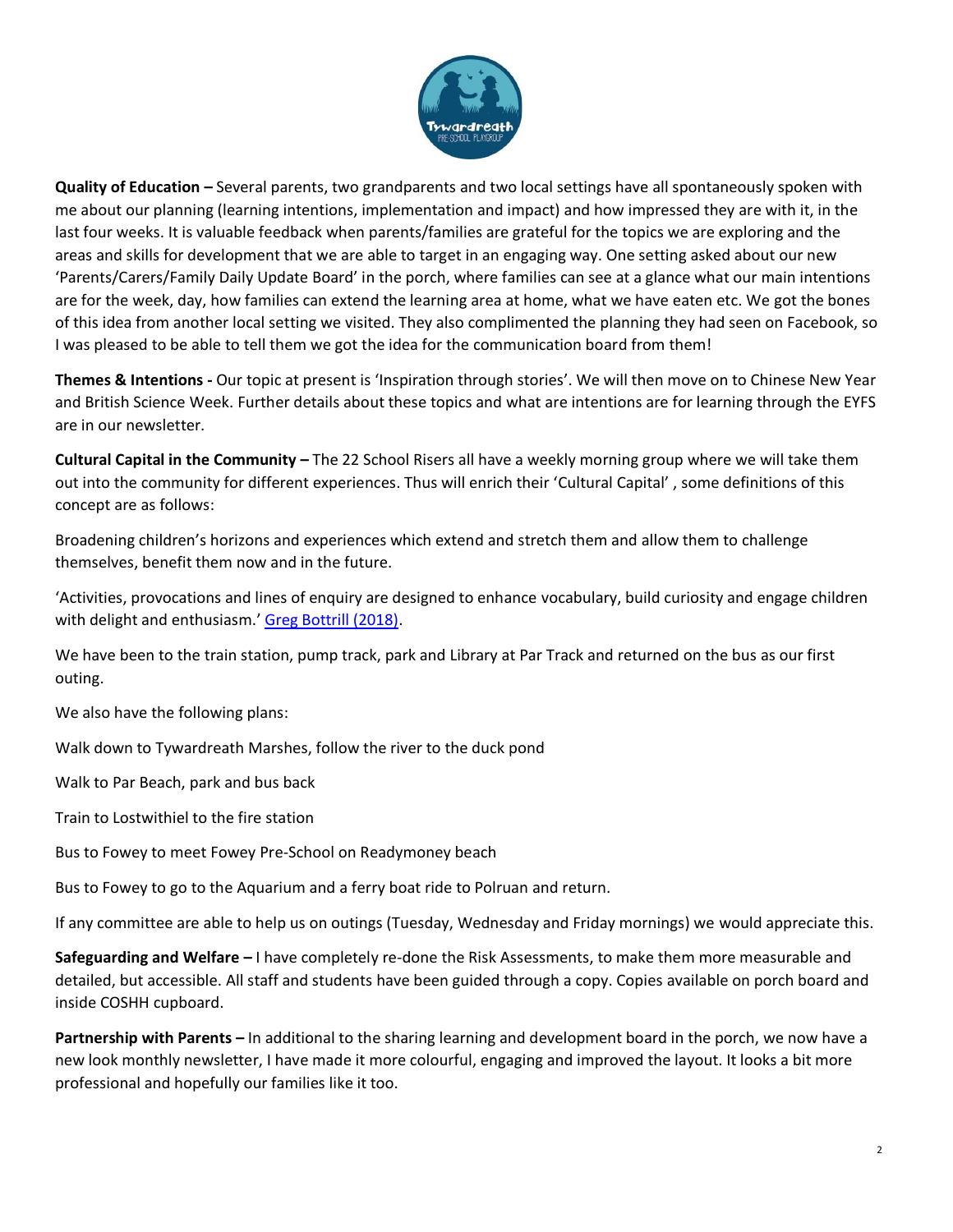

A parent/carer survey is still something I would like to do asap. I am hoping to get it drawn up, to be announced on the February newsletter, with questions to be drafted in conjunction with the committee/staff.

| <b>Effective setting leadership</b>                                                                                                                                                                                                                   | <b>Previous</b>                                                                                                                                                | <b>Progress on</b>                                                                                                                                                                                                                           | How can we make                                                                                                                                                                                                                      |
|-------------------------------------------------------------------------------------------------------------------------------------------------------------------------------------------------------------------------------------------------------|----------------------------------------------------------------------------------------------------------------------------------------------------------------|----------------------------------------------------------------------------------------------------------------------------------------------------------------------------------------------------------------------------------------------|--------------------------------------------------------------------------------------------------------------------------------------------------------------------------------------------------------------------------------------|
| and management                                                                                                                                                                                                                                        | targets/actions                                                                                                                                                | 23/01/2020                                                                                                                                                                                                                                   | this better?                                                                                                                                                                                                                         |
|                                                                                                                                                                                                                                                       |                                                                                                                                                                |                                                                                                                                                                                                                                              | <b>Actions/Targets</b>                                                                                                                                                                                                               |
| The Quality of Education<br><b>Learning and Development</b><br>fulfil their responsibilities in<br>meeting the learning and<br>development requirements of<br>the Early Years Foundation<br>Stage, including overseeing the<br>educational programmes | <b>Individual Targets - Share</b><br>these with parents/carers<br>verbally and during<br>consultations                                                         | <b>Individual Targets-Parents</b><br>been invited in for Spring<br>reviews on the newsletter.<br>Keypersons to follow this<br>up verbally also                                                                                               | <b>Individual Targets -</b><br><b>Continuous</b> Share these<br>with parents/carers<br>verbally and during<br>consultations. Remind<br>parents they can use<br>Tapestry to add<br>observations                                       |
|                                                                                                                                                                                                                                                       | Cohort Tracking - To be<br>analysed at the end of<br>Autumn term - ongoing.<br>Identify and address any<br>gaps. Record over/under<br>achievements and support | <b>Cohort Tracking - Was</b><br>looked at during the staff<br>meeting on 7 <sup>th</sup> January<br>2020. It was spilt by cohort,<br>gender, EYPP and SEN.<br>Gaps and areas of over and<br>under target identified and<br>action plan made. | Cohort Tracking -<br>Ongoing                                                                                                                                                                                                         |
|                                                                                                                                                                                                                                                       | <b>ECAT</b> - Review ECAT scores<br>and plan and support<br>over/underachievers<br>accordingly                                                                 | <b>ECAT-ECAT scores wew</b><br>review at staff meeting on<br>7 <sup>th</sup> January 2020. One<br>referral to do to SaLT.                                                                                                                    | <b>ECAT Ongoing - ECAT -</b><br>Review ECAT scores and<br>plan and support<br>over/underachievers<br>accordingly<br>Review at end of Spring<br>2020. To do new starters<br>ECAT's this term                                          |
|                                                                                                                                                                                                                                                       | Two Year Checks - To be<br>reviewed, to ensure all are<br>complete and parents have<br>contributed and have a copy<br>of their child's 2YC                     | Two Year Checks - All<br>children from last terms<br>2YC complete and shared<br>with parents/carers                                                                                                                                          | Two Year Checks - three<br>new starters all attended<br>previous settings. One has<br>been asked for 2YC copy,<br>Need to get consent to<br>request information<br>sharing by parents for<br>other settings and request<br>2YC asap. |
|                                                                                                                                                                                                                                                       | <b>Curriculum and Topics -</b><br>Were reviewed at staff<br>workshop assessments on<br>22/09/19. Will be listed<br>monthly on Newsletters                      | Curriculum and Topics-<br>Listed on newsletters and<br>door for parents. Now and<br>next topics. Staff discussed<br>the vision for a 'Broad and                                                                                              | Curriculum and Topics -<br>Will be shared on the new<br>parent update board in<br>porch, along with ways<br>that learning can be<br>supported at home                                                                                |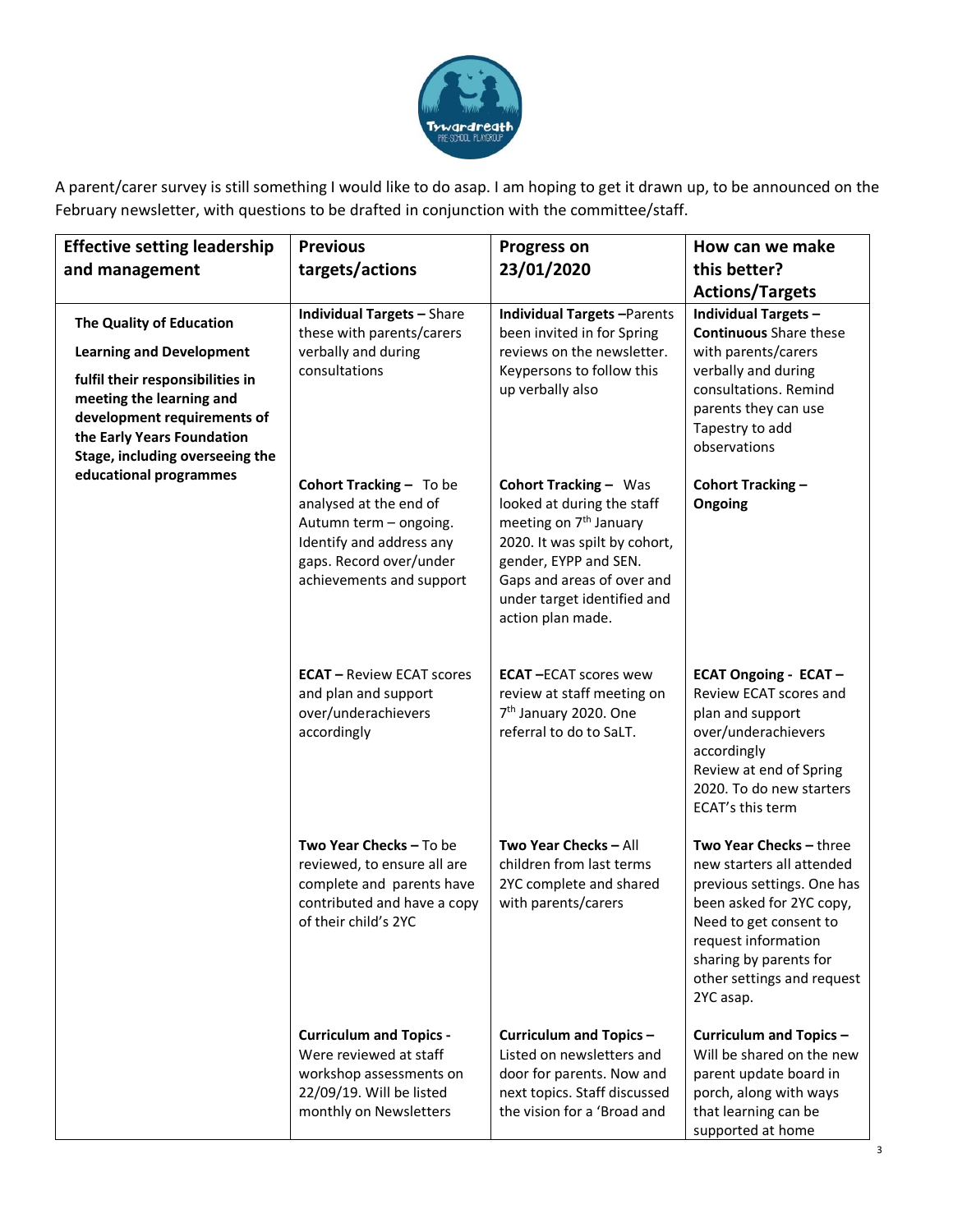

|                                                                                                                                                                                                                                                                                                                                                            |                                                                                                                                                                                                                                                                                                                                   | Rich Curriculum' in staff<br>meetings and group page                                                                                                                                                                                                                                                                                                                                                                                                                                                                                                                                                    |                                                                                                                             |
|------------------------------------------------------------------------------------------------------------------------------------------------------------------------------------------------------------------------------------------------------------------------------------------------------------------------------------------------------------|-----------------------------------------------------------------------------------------------------------------------------------------------------------------------------------------------------------------------------------------------------------------------------------------------------------------------------------|---------------------------------------------------------------------------------------------------------------------------------------------------------------------------------------------------------------------------------------------------------------------------------------------------------------------------------------------------------------------------------------------------------------------------------------------------------------------------------------------------------------------------------------------------------------------------------------------------------|-----------------------------------------------------------------------------------------------------------------------------|
| <b>Safeguarding and Welfare - fulfil</b><br>their responsibilities in meeting<br>the safeguarding and welfare<br>requirements of the Early Years<br>Foundation Stage at all times,<br>implementing them consistently<br>to ensure that all staff share a<br>sense of responsibility to create<br>an environment that is<br>welcoming, safe and stimulating | Safeguarding - All staff to<br>complete the online Gov.uk<br>'Prevent' training. Ensure all<br>staff have updated their<br>basic safeguarding in the last<br>three years                                                                                                                                                          | Safeguarding - All staff<br>have attempted to<br>complete online prevent.<br>Three staff have got stuck<br>on the same screen, so<br>Sarah O'T will source a<br>different online training.<br>Teresa attending<br>Prevent/Wrap training on<br>Thursday 21 <sup>st</sup> November, as<br>our Safeguarding Lead.<br>Beth cascaded FGM and<br>British Values training she<br>attended in September<br>during our last staff<br>meeting. Handouts were<br>made available and added<br>to staff group page                                                                                                   | Safeguarding - A link for<br>different staff training for<br>Prevent has been posted<br>on the staff<br>communication page. |
|                                                                                                                                                                                                                                                                                                                                                            | <b>Risk Assessments – Have</b><br>now been completely re-<br>written. Copy on staff group<br>page, one copy on H&S<br>board in main room and an<br>additional copy in the<br>COSHH cupboard. New<br>student had an induction<br>and was given a copy of Risk<br>Assessments. Existing<br>student also updated and<br>given a copy | <b>Risk Assessments - New</b><br>Health and Safety checklist<br>calendars are now situated<br>in the kitchen and porch.<br>These have more columns,<br>therefore more space to<br>write specifics in, such as<br>fire drills, first aid checked,<br>kitchen deep cleaning etc.<br>Autumn 2019 accident<br>forms have all been<br>audited. The top causes of<br>accidents are: Falling off<br>chairs (to be more vigilant<br>when watching how<br>children are sitting) and<br>thighs getting pinched in<br>the toilet seat (staff to<br>return seat to small seat<br>after use, to prevent<br>trapping) |                                                                                                                             |
|                                                                                                                                                                                                                                                                                                                                                            | Heating and Lighting - We<br>are looking to replace the                                                                                                                                                                                                                                                                           | Heating and lighting - The<br>suspended ceiling and UV                                                                                                                                                                                                                                                                                                                                                                                                                                                                                                                                                  | Heating and lighting -<br>Sarah O'T to get quotes                                                                           |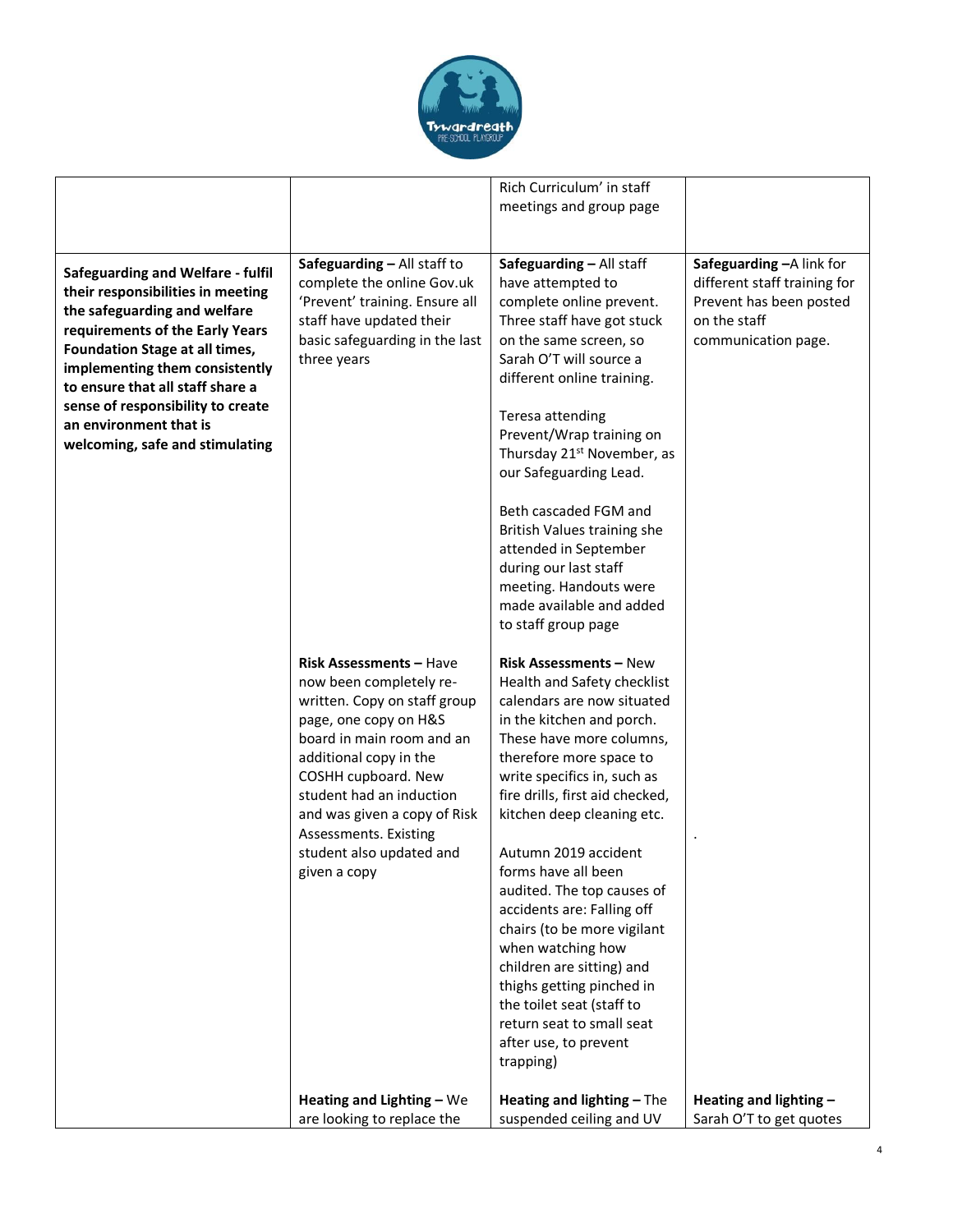

|                                                                                                                                                                                                          | old night storage heaters<br>and UV lights with<br>something more efficient<br>and cost effective. | strip lighting was replaced<br>in the October holiday with<br>new LED lights and new<br>ceiling tiles which include<br>insulation above                                                                                                                            | for heating upgrade.<br>Committee to look at<br>grants for work                                                                                                                  |
|----------------------------------------------------------------------------------------------------------------------------------------------------------------------------------------------------------|----------------------------------------------------------------------------------------------------|--------------------------------------------------------------------------------------------------------------------------------------------------------------------------------------------------------------------------------------------------------------------|----------------------------------------------------------------------------------------------------------------------------------------------------------------------------------|
|                                                                                                                                                                                                          |                                                                                                    | <b>Policies - SOT looked</b><br>through the policies online<br>and some of them still refer<br>to the DPA 1998, instead of<br>GDPR 2019. SOT to amend.<br>Policies removed from<br>website temporarily.                                                            | Policies - Policies to be<br>checked, updates and<br>new Social media Policy<br>to be finalized and<br>adopted                                                                   |
|                                                                                                                                                                                                          |                                                                                                    | SOT has drafted a Social<br>Media policy, to be altered<br>and adopted by the<br>committee                                                                                                                                                                         |                                                                                                                                                                                  |
|                                                                                                                                                                                                          |                                                                                                    | Maintenance - There is a<br>'jobs' list. None are urgent<br>or for hazardous issues.                                                                                                                                                                               | Maintenance - Working<br>party date Monday 18 <sup>th</sup><br>February 9-12, during half<br>term, for odd jobs. Will<br>add to Feb newsletter, to<br>invite families to attend. |
| <b>Self-evaluation and Targets -</b><br>have rigorous and effective<br>systems for self-evaluation that<br>inform the setting's priorities<br>and are used to set challenging<br>targets for improvement | Targets - Improve<br>mathematical opportunities                                                    | Maths - Sarah and Tracey<br>attended the October<br>conference which is<br>focussed on maths. This<br>was fed back in January<br>staff meeting.<br>During evaluation the staff<br>rated that we are more<br>successful in carrying out<br>and measuring success of | <b>Maths - Evaluate maths</b><br>coverage and attainment<br>at end of spring term<br>2020.                                                                                       |
|                                                                                                                                                                                                          | <b>Environment</b><br>Be more environmentally<br>friendly/conscience as a<br>setting.              | mathematical<br>opportunities.<br><b>Environment</b><br>We are now able to recycle<br>crisp packets through our<br>friends at Footsteps<br>Childcare Centre.                                                                                                       | <b>Environment</b><br>Continue to look at ways<br>of recycling as highlighted<br>in the staff assessment<br>day                                                                  |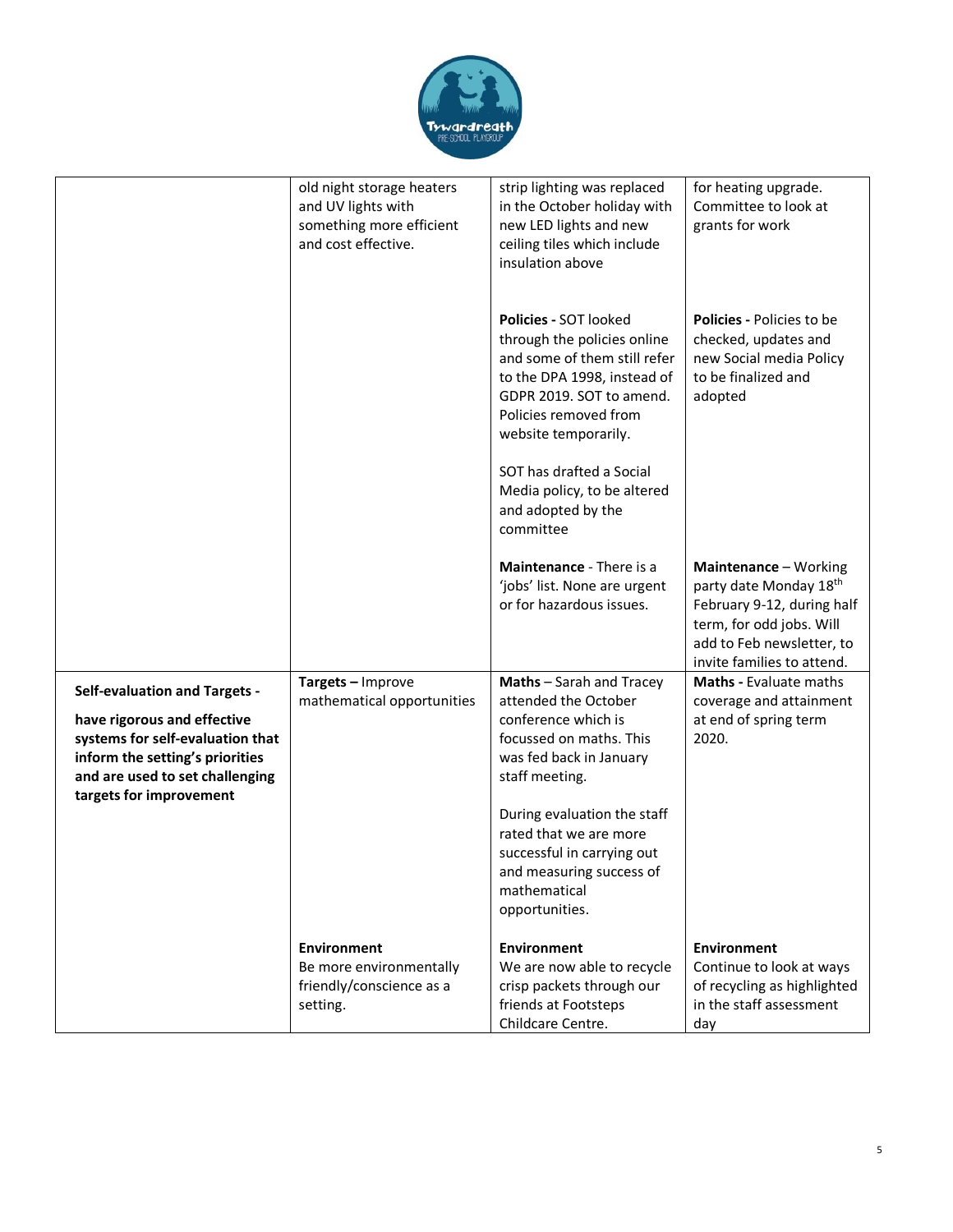

| <b>Personal/Professional</b><br>Development-                                                                                                                                                                           | Supervision - Carried out<br>termly.                                                                                                                                                                                  |                                                                                                                                                                                                                        | Supervision - Ongoing<br>but up to date.                                                                                                                                                                                                                   |
|------------------------------------------------------------------------------------------------------------------------------------------------------------------------------------------------------------------------|-----------------------------------------------------------------------------------------------------------------------------------------------------------------------------------------------------------------------|------------------------------------------------------------------------------------------------------------------------------------------------------------------------------------------------------------------------|------------------------------------------------------------------------------------------------------------------------------------------------------------------------------------------------------------------------------------------------------------|
| have effective systems for<br>supervision, performance<br>management and the continuous<br>professional development of staff<br>which have a positive impact on<br>teaching and children's learning<br>and development | Training - To check staff<br>training audit for core<br>courses (Safeguarding, Food<br>Safety, First Aid).                                                                                                            | Training - Identified in<br>staff workshops. Teresa<br>and Sarah H now<br>completed first aid.<br>All staff have been asked to<br>complete a training log,<br>Sarah O'T to review these<br>at supervision in February  | Training - All staff have<br>been asked to complete<br>online Sustained Shared<br>Thinking training on<br>Educare. This follows on<br>from discussions about<br>staff being the most<br>important tool in a child<br>learning and development<br>progress. |
|                                                                                                                                                                                                                        | Peer Observations - All staff<br>will have a peer to peer<br>observation this term. Their<br>choice of activity and then<br>they will assess it on a form<br>(now created in consultation<br>with staff and student). | <b>Peer Observations - Spring</b><br>term 2020 peer<br>observations now due. The<br>importance of being<br>observed and also<br>observing and activity was<br>discussed during January<br>2020 staff meeting           | <b>Peer Observations -</b><br>Ongoing. To be completed<br>by March 2020 and<br>reviewed asap after as a<br>staff group                                                                                                                                     |
| <b>Partnership with Parents -</b><br>have effective partnerships with<br>parents and external agencies<br>that help to secure appropriate<br>interventions for children to<br>receive the support they need            | Partnership with Parents -<br>Follow up with<br>parents/carers who have not<br>been in for a review for a<br>while or sharing sheets.                                                                                 | Partnership with Parents -<br>Ongoing. Parents/carers<br>invited to a Spring term<br>review and target setting<br>on January and February<br>newsletter. Keypersons to<br>follow up meeting bookings                   | <b>Partnership with Parents</b><br>- Follow up with<br>parents/carers who have<br>not been in for a review<br>for a while or sharing<br>sheets.                                                                                                            |
|                                                                                                                                                                                                                        | <b>Community Events -</b>                                                                                                                                                                                             | Community Events $-A$<br>fundraiser evening has<br>been planned for April. See<br>minutes for details.                                                                                                                 | <b>Community Events - April</b><br>event to be organized in<br>March committee<br>meeting.                                                                                                                                                                 |
|                                                                                                                                                                                                                        | Partnership with other<br>providers - New dual setting<br>sharing sheets to be created                                                                                                                                | Partnership with other<br>providers - All dual<br>children have<br>communication books that<br>are regularly shared with<br>other settings. Next Steps<br>and targets sheets were<br>recently added to these<br>books. | Partnership with other<br>providers - Dual setting<br>targets to be checked<br>with other setting and<br>reviewed after half-term                                                                                                                          |
|                                                                                                                                                                                                                        |                                                                                                                                                                                                                       | New dual setting sharing<br>sheets made and books<br>ordered for those missing.                                                                                                                                        |                                                                                                                                                                                                                                                            |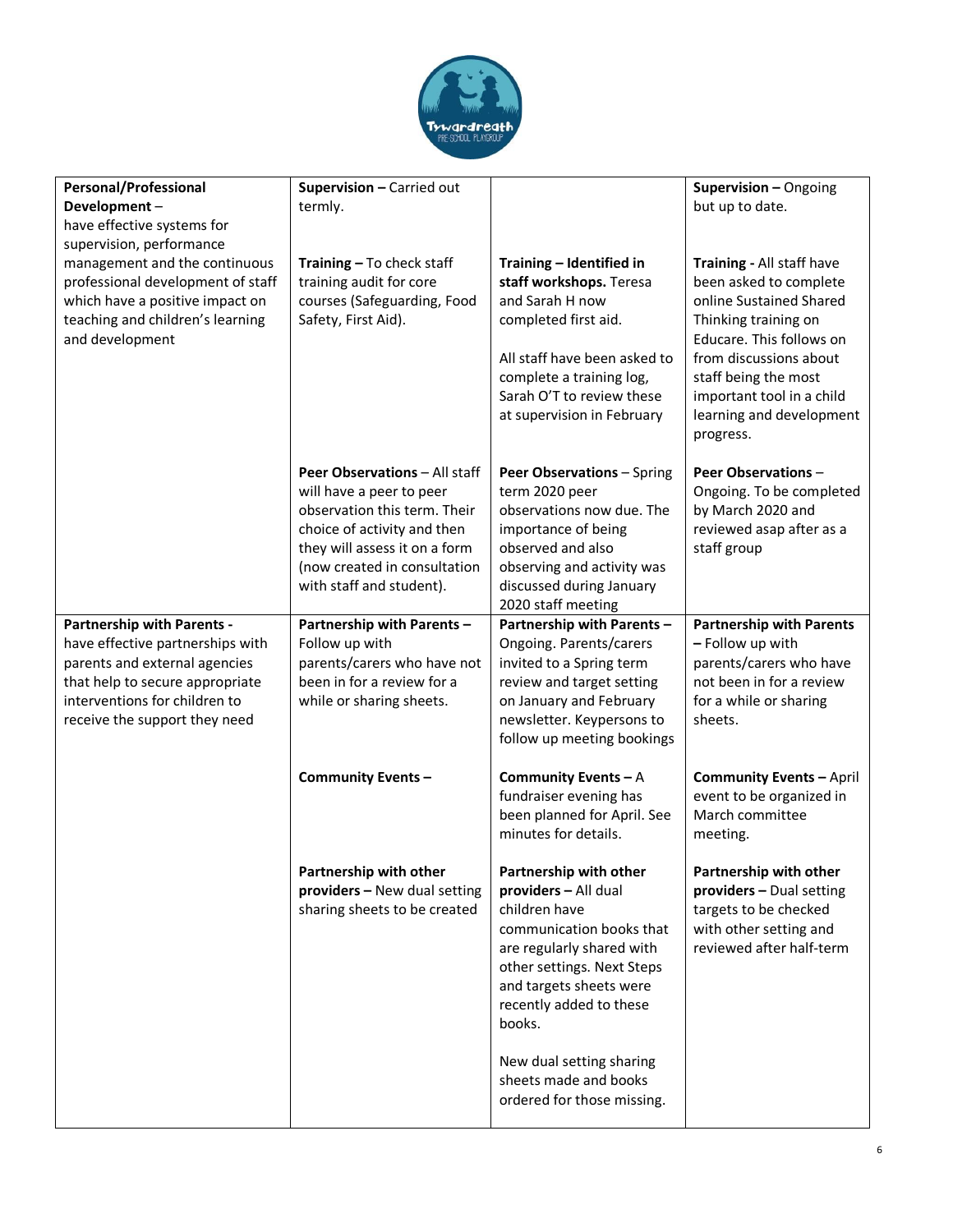

| Sarah O'T went to<br>Footsteps to talk with the<br>Manager Kelly, about the<br>children we share.<br>Discussed targets and new<br>sheets to be completed this<br>term                                                                                                                                                                                                                                                      |                                                                                                                                                                                                                                                                                                                                                     |
|----------------------------------------------------------------------------------------------------------------------------------------------------------------------------------------------------------------------------------------------------------------------------------------------------------------------------------------------------------------------------------------------------------------------------|-----------------------------------------------------------------------------------------------------------------------------------------------------------------------------------------------------------------------------------------------------------------------------------------------------------------------------------------------------|
| <b>Setting/Parent &amp; Carer</b><br><b>Communication - The</b><br>committee group were<br>asked for their feedback<br>about communication from<br>setting. Most were happy,<br>one suggested daily<br>communication books for<br>every child (which is not<br>physically possible)/ Staff<br>good at adding<br>observations to Tapestry,<br>but Sarah O'T needs to<br>approve these more<br>regularly so they are able to | <b>Setting/Parent &amp; Carer</b><br><b>Communication - A new</b><br>whiteboard is to be<br>installed in the porch with<br>a daily update for families<br>and ideas of how they can<br>extend the learning at<br>home. Sarah O'T and<br>Sarah H saw one at<br>Footsteps when they<br>visited and think this<br>method will work well for<br>us too. |
| be viewed by<br>parents/carers                                                                                                                                                                                                                                                                                                                                                                                             | Parent survey to be<br>created, committee and<br>staff to think of questions,<br>use Ofsted Inspection<br>Handbook as a reference<br>point. Survey to go out by<br>January on Survey<br>Monkey and a paper<br>option                                                                                                                                |

| Current Account (CA) balance on 13/11/19     |                                                                              | £14,363.62                                                      |
|----------------------------------------------|------------------------------------------------------------------------------|-----------------------------------------------------------------|
| Contingency (CF) Account balance on 19/11/19 |                                                                              | £12,459.63 (£7000 transferred to CA 13/01/2020)                 |
| Easy Fundraising Total on 20/01/20           |                                                                              | £180.30 (38 Supporters)                                         |
| Debts owed from July 2019 leavers            |                                                                              | £252.00 + £21.00 = £273.00                                      |
|                                              |                                                                              | £252.00 - 2 letters sent; answerphone messages left 17/01/20/20 |
|                                              | £21.00 - Contacted us on 20/01/2020 to say will pay at end of January (paid) |                                                                 |
| <b>Recent Big Expenses -</b>                 | Lighting                                                                     | £1508.16                                                        |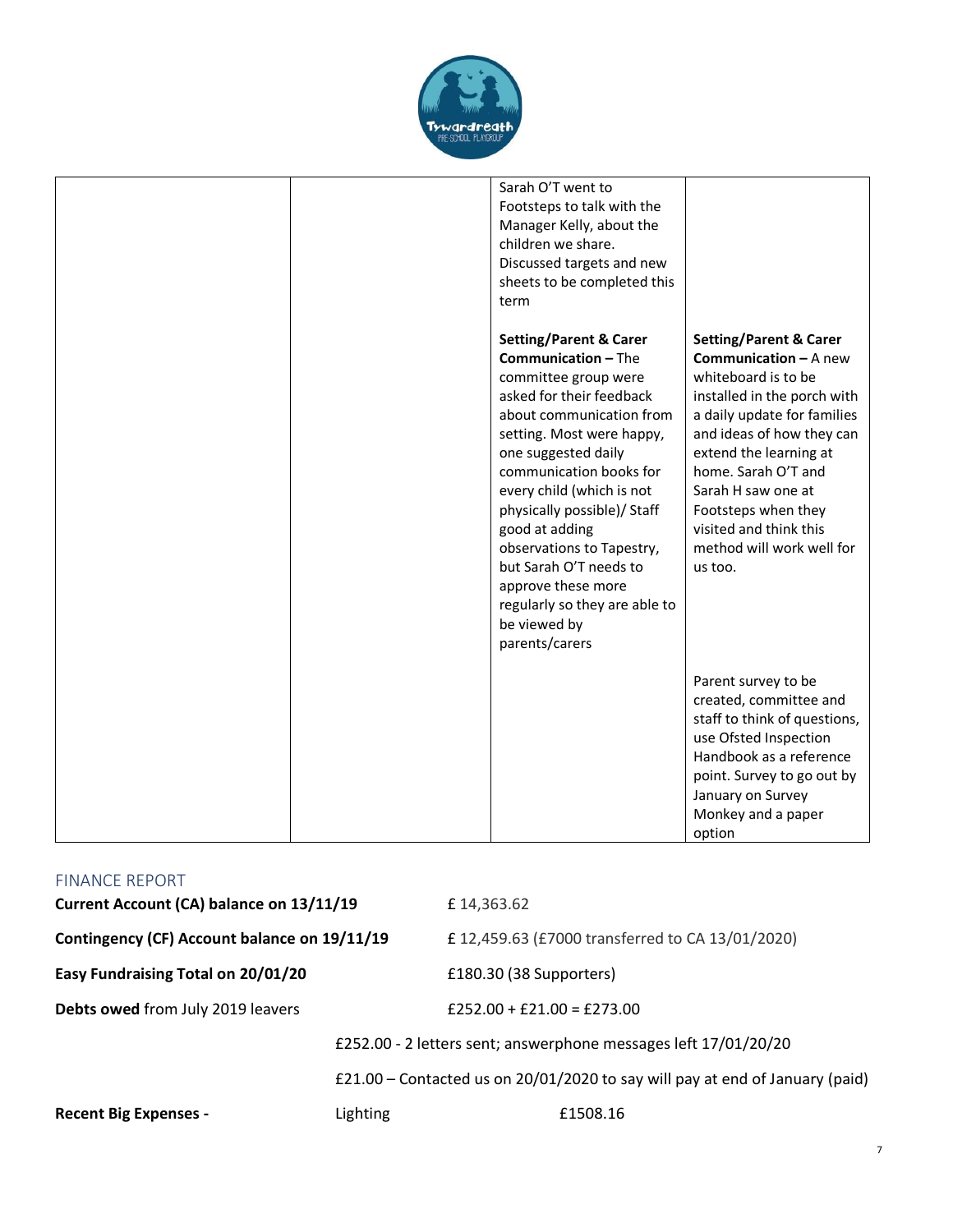|    | Tywardreath<br>PRE-SCHOOL PLAYGROUP |          |
|----|-------------------------------------|----------|
|    | Ceiling                             | £1732.50 |
|    | <b>Total</b>                        | £3240.66 |
| ıg | Devon & Cornwall Police             | £700     |

#### **Recent Grants & Fundraising**

Secured by Tracey, to be spent on hi-vis and staffing for outings

We have 37 children (13 girls and 24 boys!). We now have two 2-year funded children, 25 x 3- and 4-year funded children (7 of these are 30 hours funded children, but 3 of these use hours at a dual setting).

## **GRANTS**

- 1. Coop Community Fund SO applied for but not heard back yet. Asked for money for community outings – for transport, car seats and a new shed to store them in. SO has just changed the consent so that staff can take the children out in a vehicle.
- 2. Tesco bags for Help not heard from them. ASDA donated £300 and some equipment back in lockdown. SO mentioned the other Tesco grant that we could also apply for.
- 3. China Clay fund JH found this and had looked to see if it was suitable for forest school. JH will look into this again and then come back to preschool to see what we can apply for. SO mentioned she'd spoken to the guy who runs forest school in the area and was discussing the bit of land off Vine Place
- 4. Grants list previously shared LP will send out again.

## MAINTENANCE

- 1. Shed roof fixed by Rueben (NC's partner). SO also sent him pics of the rotting climbing frame but has not heard from him yet. SO would like to get some more heater covers to replace what exists.
- 2. Playroom sink SO has spoken to a plumber re replacing with a trough sink but hasn't got any further with this until we know the outcome of the lease renewal.
- 3. Toilet cabinet LP built and AG fitted on the wall. SO showed the rest of the committee the cabinet in situ.
- 4. Porch wall paint LP and Kate Coles painted the porch back in Feb.
- 5. Hedge trimming SO borrowed hedge trimmers from LP but there were birds nesting so SO didn't do the trimming. SO has said the brambles between us and the neighbours are really bad and suggested that we either hire a gardener or the committee get together on FRIDAY 30<sup>th</sup> OCTOBER @12pm. SO wondered if the government would give us an extra week at half term?

8

#### SETTING MISSION STATEMENT/AIMS

SO suggested we revisit the statement but doesn't think it really needs changing but will share with the committee.

## POLICIES UPDATE

NEW SOCIAL MEDIA POLICY – an extract in the prospectus. All the policies need to be reloaded to the website. JH will upload to the website and LP will show SO how to use Wetransfer.com